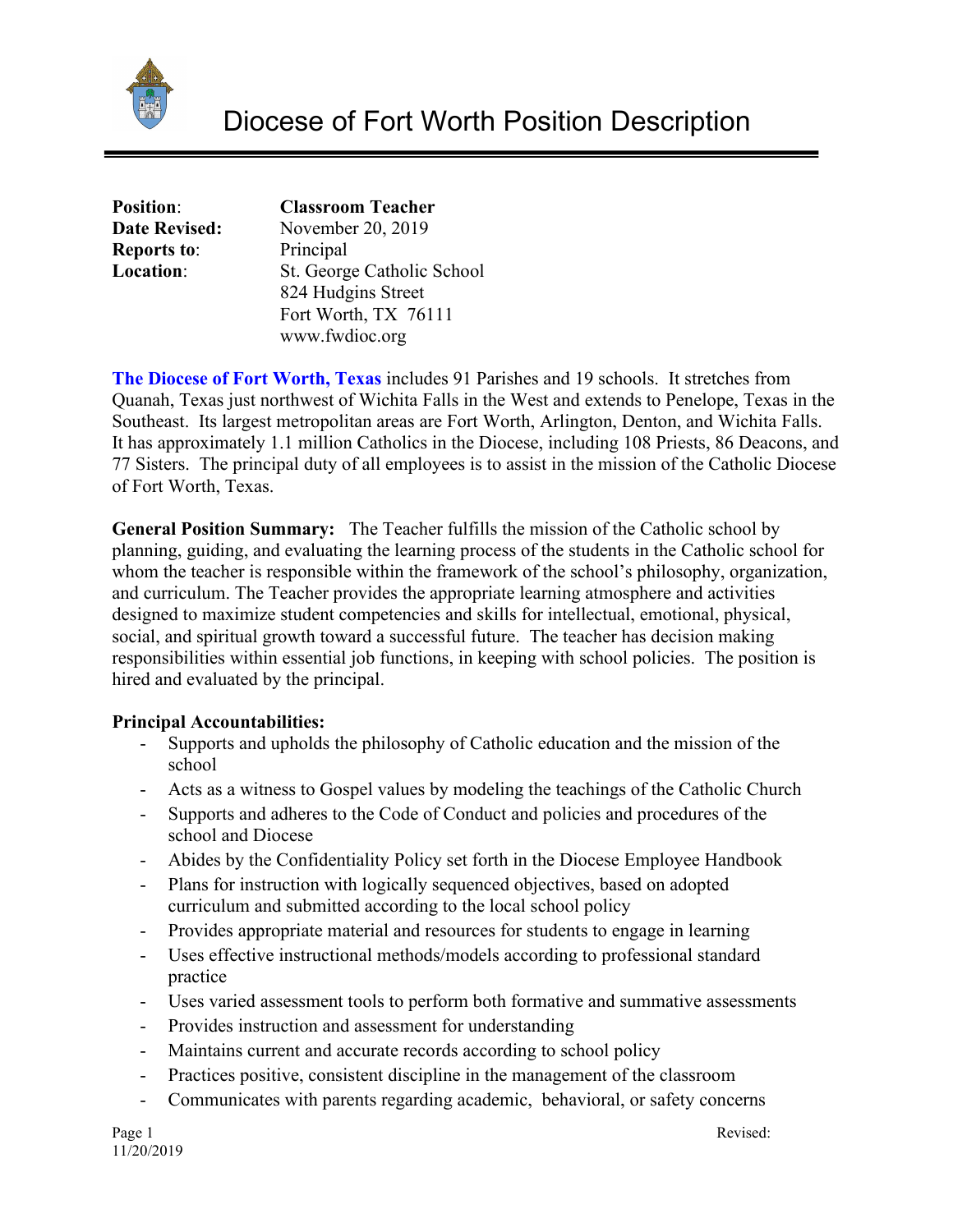

- Meets staff development guidelines as set forth by the Diocese/local administration
- Demonstrates professionalism in conduct, demeanor, and work habits
- Maintains a work schedule that maximizes availability to the school, students and staff
- Responsible for all other projects, tasks, etc., as assigned.

## **Supervision Given and/or Received:**

- Reports directly to the principal

### **Internal Contacts:**

Effectively communicate with other school staff

## **External Contacts:**

Effectively communicate with parents, volunteers, adults, as well as other schools, churches and employees throughout the diocese.

# **Working Conditions and/or Physical Requirements:**

- Required to work some nights and weekends
- Required to manage high to moderate levels of stress
- Required to teach a minimum of a full school day
- Required to facilitate 1 after school club
- Required to work in standard classroom and school conditions
- Required to lift or carry classroom supplies, textbooks, furniture, and equipment to a minimum of 35 pounds
- Required to maintain composure and avoid inappropriate displays of emotion
- Required to sit, stand, bend, stoop, reach, grab, pull, hear, see, and speak on a daily basis
- Required to perform repetitive physical tasks such as computer keyboarding, writing, and reading
- Required to monitor students in a variety of locations including those with noise, activity, and inclement weather

### **Travel Requirements:**

- Some travel required, up to 5%

# **Education and Experience Preferred:**

- Bachelor's degree
- Meets the minimum requirements for teaching field as set forth by the Diocese and **TCCED**

# **Knowledge and Skills Preferred:**

- Knowledge of the basic teachings of the Catholic Church
- Knowledge of subjects taught, instructional methods/strategies, and curriculum differentiation in target languages